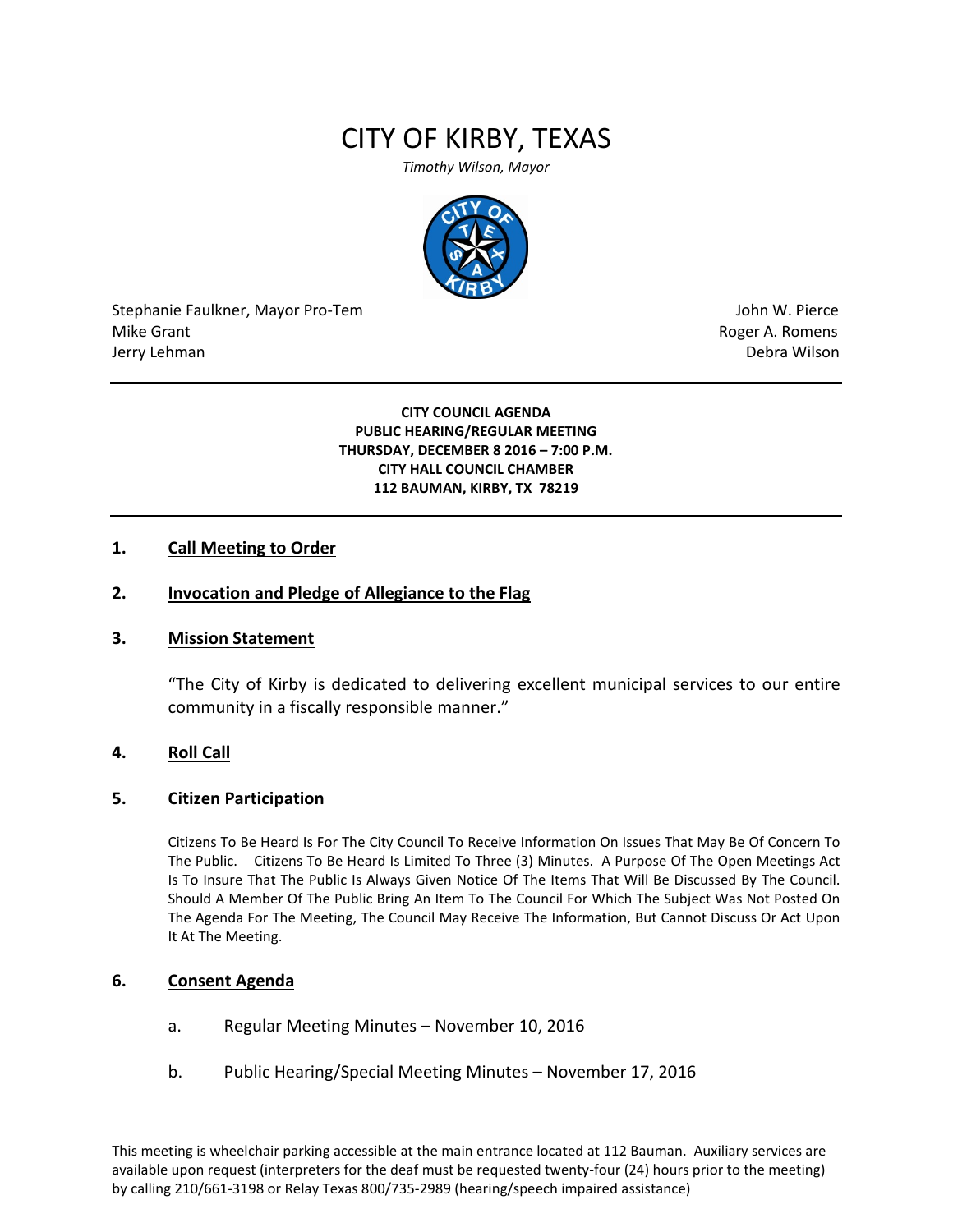c. Acceptance Of Quarterly Investment Report – July Through September 2016

## **7. Public Hearing**

- a. Rezoning Of 0.4640 Acres Located At CB 5191 P-5 ABS 883, Otherwise Known As 4815 Gibbs Sprawl Road, Kirby, TX 78219, From The Current Zoning Of Commercial, Office And Retail (C-2) To Residential (R-1) To Allow Residential Use Only.
- b. Public Hearing On Potential Payment To Fire Chief Kevin Riedel Of An Amount In Excess Of Contractual Amount Including Statements Of Public Purpose To Be Served By Such Excess Payment And Of Other Matters Related To Such Payment.

## **8. Presentations**

a. Smart Grid Initiative – CPS Energy

## **9. Discussion And Possible Action**

- a. Presentation, Discussion And Possible Action Regarding The City Logo Design Project
- b. Discussion And Possible Action Regarding Ordinance No. O-2016-800 Repealing Section 55.02 Of The Code Of Ordinances And Adopting A New Section 55.02 Of The Code Of Ordinances And Adopting Chapter 56, Post-Construction Storm Water Management, Of The Code Of Ordinances Establishing Post-Construction Storm Water Management Practices As Required By The United States Environmental Protection Agency And The Texas Commission On Environmental Quality; Incorporating New Definitions In Section 55.02; Incorporating Post-Construction Storm Water Management Practices; Providing For A Penalty Of A Fine Of Not More Than \$500.00 For Each Offense Under Chapter 56 And For Violators To Bear The Expenses Of Restoration Necessitated By Violation Of Chapter 56, With Each Day A Violation Occurs Being A Separate Offense; Providing For A Civil Penalty Of Up To \$1,000.00 Per Day For A Violation Of Chapter 56 And For A Civil Penalty Of Up To \$5,000 Per Day For Certain Point Source Effluent Limitations Or Discharge Of A Pollutant Into A City Sewer System; Repealing All Ordinances Or Parts Of Ordinances In Conflict Herewith; Providing A Savings Clause; Providing For The Inclusion In The Code Of Ordinances; Providing For An Effective Date, And Establishing A Fee For Reviewing Proposed Storm Water Pollution Prevention Plans. This Is The Second Reading
- c. Discussion And Possible Action Regarding Ordinance No. O-2016-801 Discussion And Possible Action Regarding Amending Section 153.053 Of The Zoning

This meeting is wheelchair parking accessible at the main entrance located at 112 Bauman. Auxiliary services are available upon request (interpreters for the deaf must be requested twenty-four (24) hours prior to the meeting) by calling 210/661-3198 or Relay Texas 800/735-2989 (hearing/speech impaired assistance)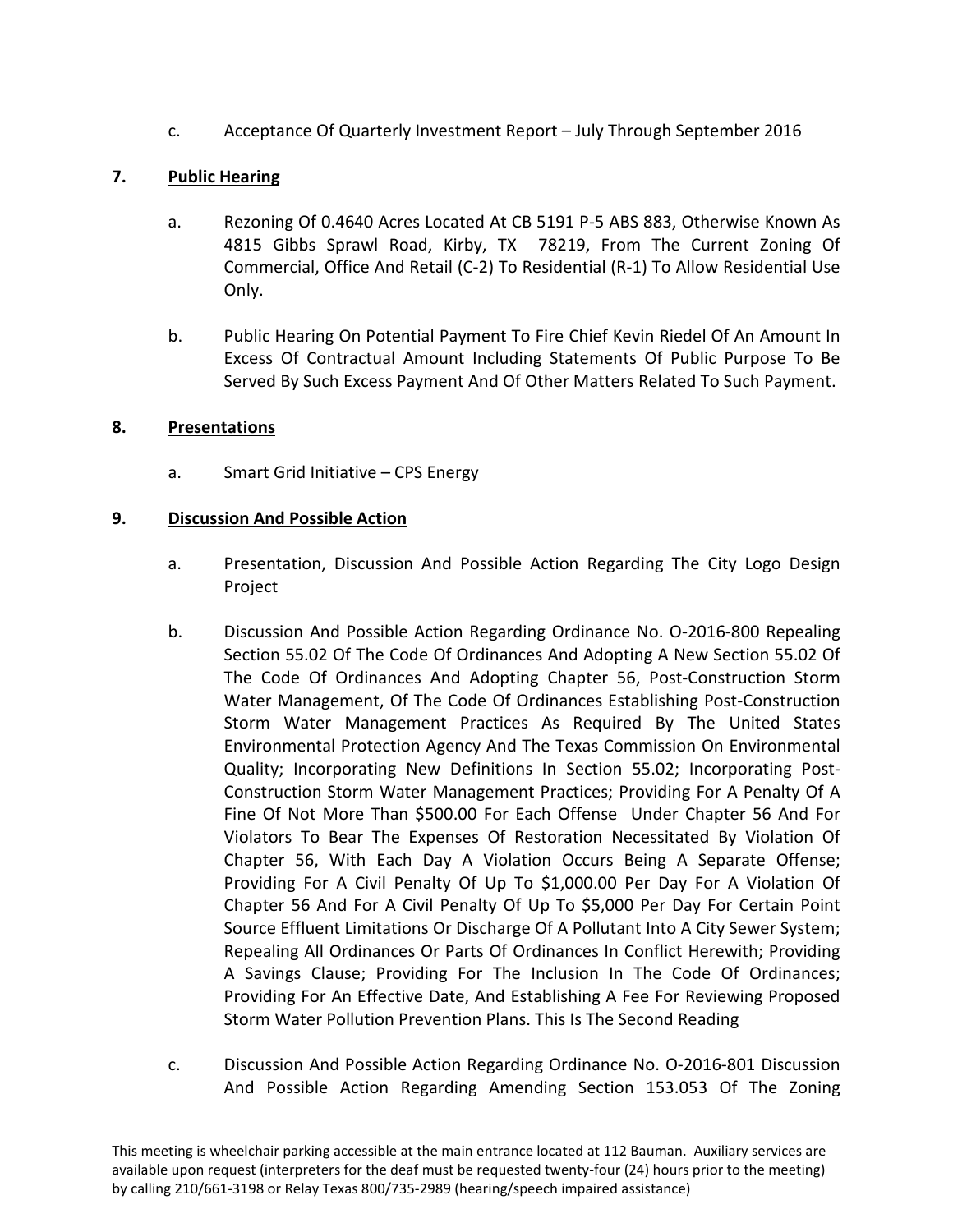Ordinance To Change The Front Yard Setback For Unenclosed Carports From The Current Twenty Feet (20') To Fifteen Feet (15') Feet; And Amending Sections 153.019 And 153.020 Of The Zoning Ordinance By Adding A Subpart (C) To State That Materials Other Than Metal Or Aluminum Must Be Used On The Lower One-Third Of The Front And Sides Of Buildings Located In The C-1 And C-2 Commercial Districts That Are Visible From Public Streets Or Neighboring Property. This Is The Second Reading

- d. Discussion And Possible Action Regarding Ordinance No. O-2016-802, An Ordinance Adopting Chapter 99 To The Code Of Ordinances To Authorize Enforcement Of Municipal Ordinances Regarding Fire Protection, Structural Integrity, Zoning, Disposal Of Refuse Or Dangerously Damaged Or Deteriorated Structures Or Improvements. This Is The Second Reading.
- e. Discussion and Possible Action Regarding Ordinance No. O-2016-803, An Ordinance Amending the Zoning Ordinance of the City of Kirby, Texas to Change The Zoning Of The Property Commonly Known As 4815 Gibbs Sprawl Road, Kirby, Texas, Being 0.4640 Acres Out Of County Block 5191, P-5, ABS 883, From "C-2" Commercial District To "R-1" Single Family Dwelling District. This Is The First Reading.
- f. Presentation, Discussion And Possible Action To Consider 2017 MLK/Freedom Riders Parade To Be Conducted By The Dr. Bowie Foundation
- g. Discussion And Possible Action On Personnel Policies Manual Revisions
- h. Discussion And Possible Action Regarding Resolution No. R-2016-679 Of The City Council Of The City Of Kirby, Texas Authorizing The Submission Of The Proposed Reconstruction Of Ackerman Road, Sidewalks And Bike Lanes In The FY 2017 – 2020 Transportation Improvement Program Of The San Antonio-Bexar County Metropolitan Planning Organization And Assumption Of Responsibility For Local Share Of Costs
- i. Discussion And Possible Action Regarding Resolution No. R-2016-680 Of The City Council Of The City Of Kirby, Texas Authorizing The Submission Of The Proposed Reconstruction Of Old Seguin Road, Sidewalks And Bike Lanes In The FY 2017 – 2020 Transportation Improvement Program Of The San Antonio-Bexar County Metropolitan Planning Organization And Assumption Of Responsibility For Local Share Of Costs
- j. Discussion And Possible Action Regarding Credit Card Programs And Fees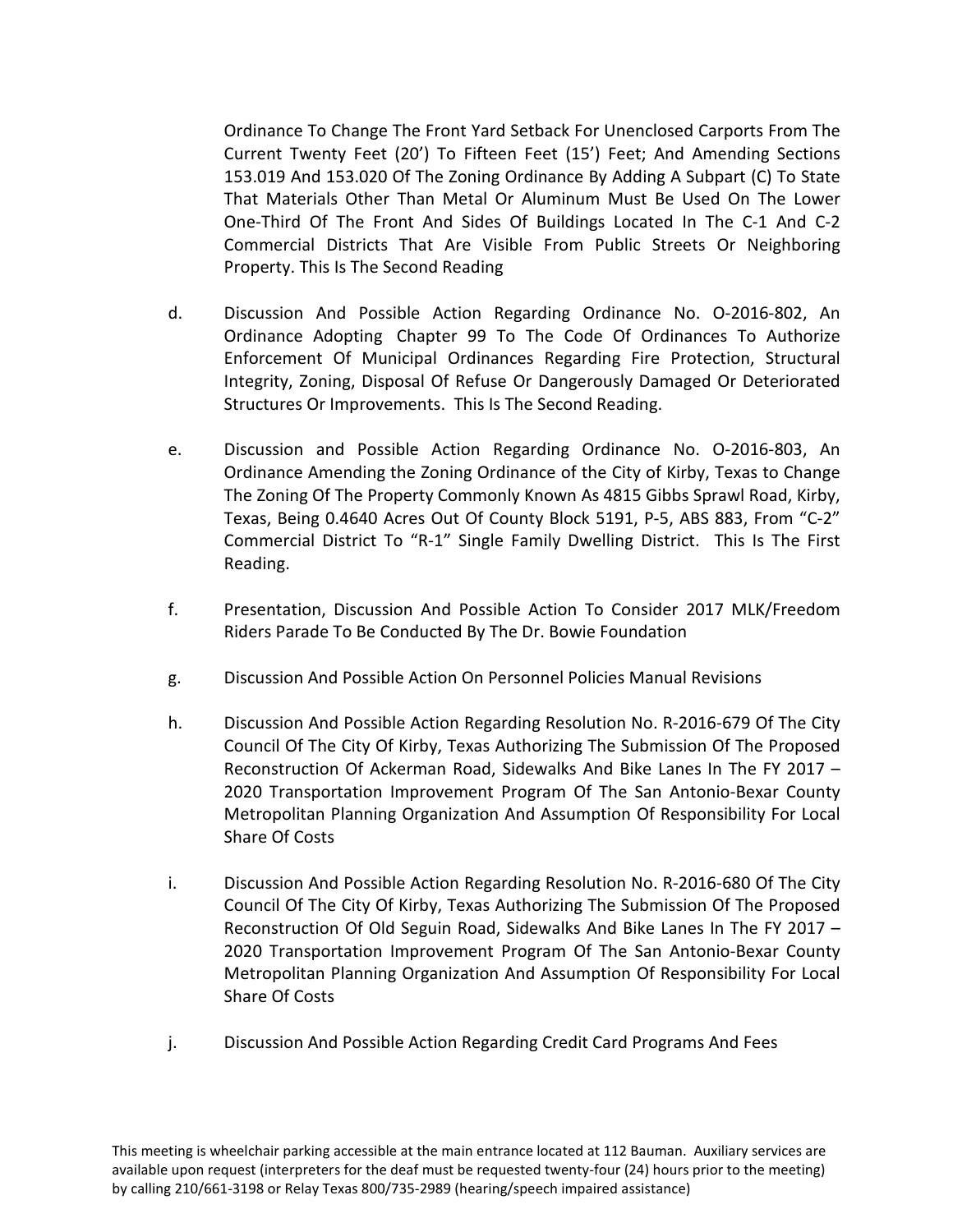- k. Discussion And Possible Action Regarding Ordinance No. O-2016-804 Repealing Ordinance No. 89-457 and Establishing New Rules And Order Of Businesses For Meetings Of The City Council Of The City Of Kirby, Texas. This Is The First Reading.
- l. Discussion And Possible Action Regarding Ordinance No. O-2016-805 Repealing Ordinance No. 89-458 And Establishing A Packet Fee For All Candidates Of A Special Or General Election. This Is The First Reading.
- m. Discussion And Possible Action To Consider Ordinance No. O-2016-806 Designating The Official City Newspaper For Publication of Matters Pertaining To The City Of Kirby
- n. Discussion And Possible Action To Appoint A Member To The Beautification And Recycle Committee To A Term Expiring October 1, 2018
- o. Presentation, Discussion And Possible Action On A GIS System For The City Of Kirby
- p. Status Update On City Of Kirby Goal Number One: City Appearance
- q. Status Update On City Of Kirby Personnel

## 10. Executive Session

a. Deliberate The Employment, Evaluation, And/Or Duties Of Fire Chief Kevin Riedel. Possible Executive Session Pursuant To Texas Government Code Section 551.074, Personnel Matters

## 11. Reconvene To Open Session

a. Discussion And Possible Action On Potential Payment To Fire Chief Kevin Riedel Of An Amount In Excess Of Contractual Amount

## 12. Requests and Announcements

a. Requests By Mayor And Council Members For Items To Be Placed On Future City Council Agendas And Announcements On City Events/Community Interests